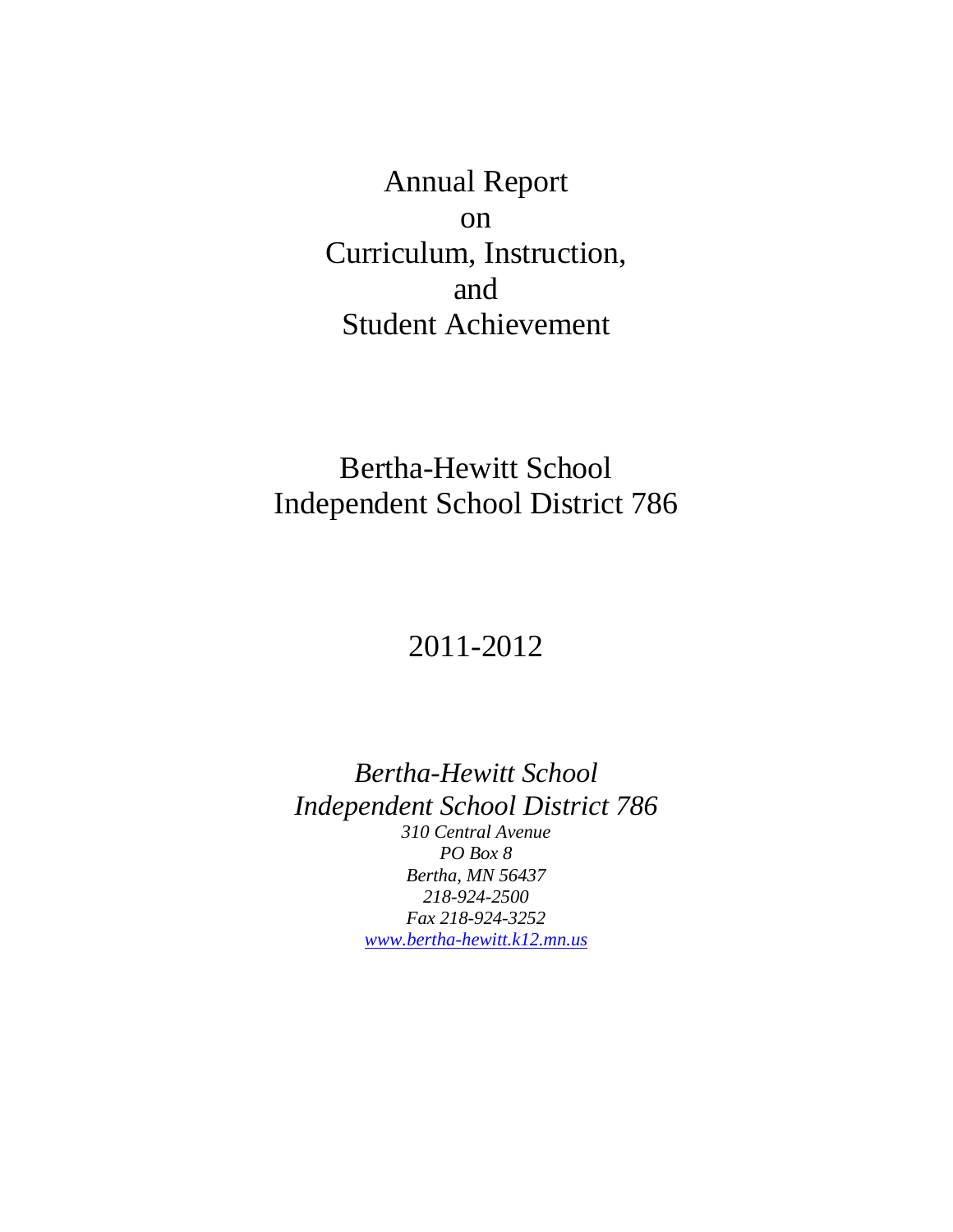#### **Minnesota Statutes 120B.11: School District Process**

#### **Minnesota Statutes 120B.11, Subd. 5: Report**

This report was presented to and accepted by the School Board of Bertha-Hewitt Independent School District 786 at its scheduled board meeting on September 17, 2012.

This report is distributed to the public by posting on the district web site, [www.bertha](http://www.bertha-hewitt.k12.mn.us/)[hewitt.k12.mn.us.](http://www.bertha-hewitt.k12.mn.us/) Notice of this report is published in the Bear Facts (monthly newsletter). This report will be on file and kept in the district office. Copies of this report are available upon request in the district office.

Sharon Thiel Chair, Bertha-Hewitt School Board

#### **Introduction – Keeping the Community Informed**

Throughout each school year, Bertha-Hewitt uses many different means in an attempt to keep you, the members of the district constituency, informed of the business of educating our young people. One such means is the "Annual Report on Curriculum, Instruction and Student Achievement". By October 1 of each year, the Local School Board, Bertha-Hewitt, using standard statewide reporting procedures developed by the Commissioner of the Minnesota Department of Education (MDE), produces and adopts this report.

## **Minnesota Statutes 120B.11 Subd. 2: Adopting Policies**

Students enrolled in Bertha-Hewitt School are required to satisfy both district graduation requirements and State of Minnesota Graduation Standards as articulated by the Minnesota Department of Education in order to graduate and receive a diploma. Bertha-Hewitt School has adopted policies and procedures that explain for students, teachers, administrators, parents, staff, and other interested parties, in a clear concise manner, the requirements/standards for graduation established by the district and State of Minnesota. The policies and procedures governing the administration and implementation of the Minnesota Graduation Standards are written in the student handbook and are available for public reading in the district office.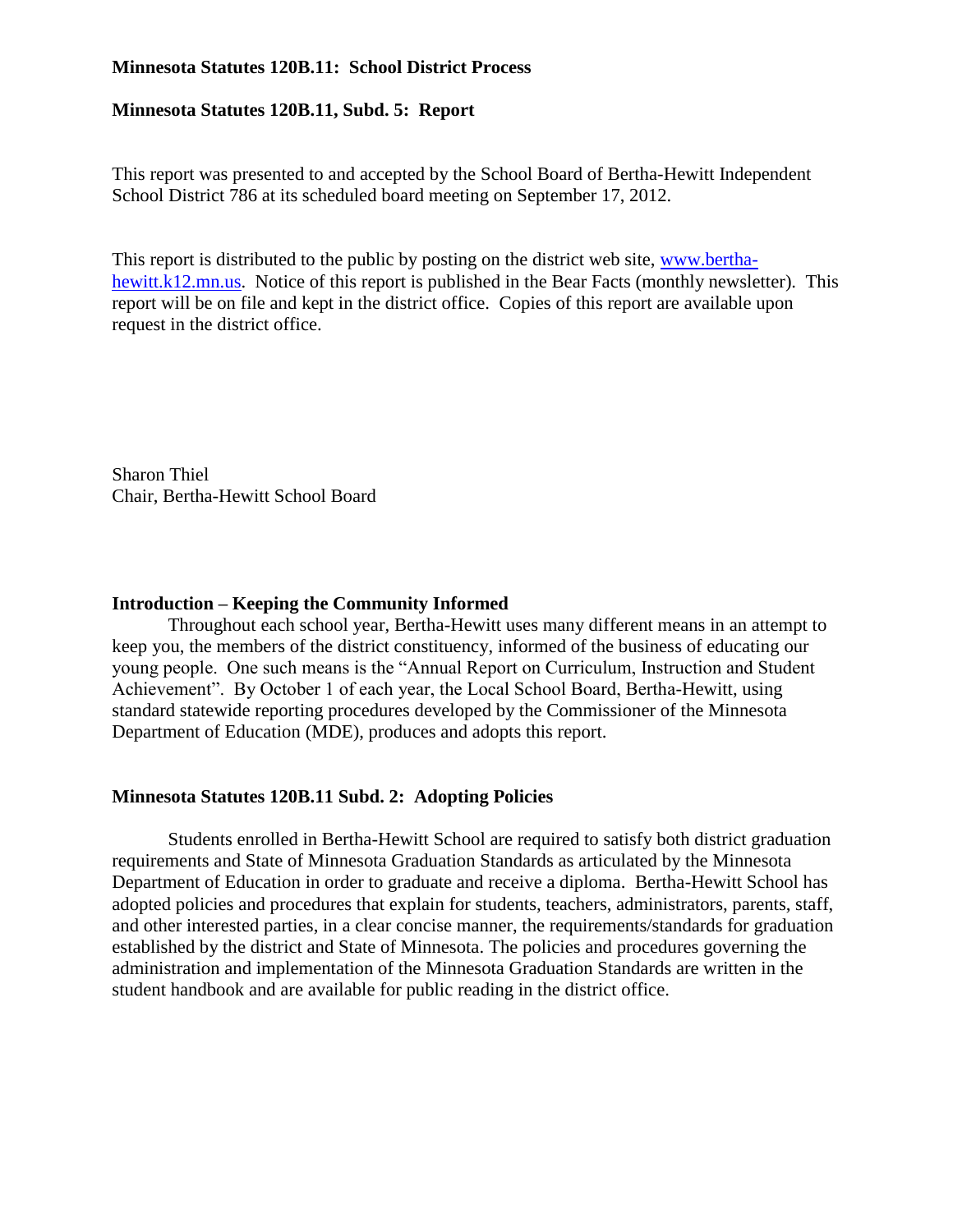# **Minnesota Statutes 120B.11, Subd. 3: District Advisory Committee**

District 786 has established a K-12 Leadership Team, with that committee having the duties and responsibilities of an instructional and curriculum advisory committee under State system and accountability requirements. The committee to the extent possible:

- 1. Ensures active community participation in all phases of planning and improving instruction and curriculum affecting state graduation standards;
- 2. Reflects the diversity of the district and its learning sites;
- 3. Includes teachers, parents, support staff, students, and other community residents;
- 4. Recommends to the school board district-wide education standards assessments, and program evaluations; and
- 5. Whenever possible, parents and other community residents shall comprise at least twothirds of advisory committee members.

# **Minnesota Statutes 120B.11, Subd. 4: Building Team**

## **Application Date**

New members are secured through advertisement and recommendations from community or previous members. Positions are filled as vacancies occur. Those interested in serving should contact the district office. Selection is based on representation of community members, parents, teachers and students, and the number of open positions as mandated by State guidelines.

| <b>Member Name</b>  | <b>Representing</b>           | <b>Term</b>       | <b>Term Expires</b> |  |
|---------------------|-------------------------------|-------------------|---------------------|--|
| Brian Koslofsky     | Superintendent/Elem Principal | $On\text{-going}$ | n/a                 |  |
| Mary Merchant       | <b>High School Principal</b>  | $On\text{-going}$ | n/a                 |  |
| Ann Wachlin         | Parent/Nonteaching Staff      | On-going          | n/a                 |  |
| Roxanne Lundeen     | Teacher                       | 3 years           | 2014                |  |
| <b>Cathy Riewer</b> | Teacher/Parent/Community Mbr  | 3 years           | 2014                |  |
| <b>Bev Desotell</b> | Teacher                       | 3 years           | 2014                |  |
| Tracy Kjeldergaard  | <b>Special Education</b>      | 3 years           | 2014                |  |
| Chris Lence         | Teacher                       | 3 years           | 2014                |  |
| Mike Barthel        | Teacher/Parent/Community Mbr  | 3 years           | 2014                |  |
| Kenny Miller        | Teacher                       | 3 years           | 2014                |  |
| Mary Kloster        | <b>Special Education</b>      | 3 years           | 2014                |  |
| <b>Barb Richter</b> | Paraprofessional              | 3 years           | 2014                |  |
| <b>Sharon Thiel</b> | <b>School Board Member</b>    | 3 years           | 2014                |  |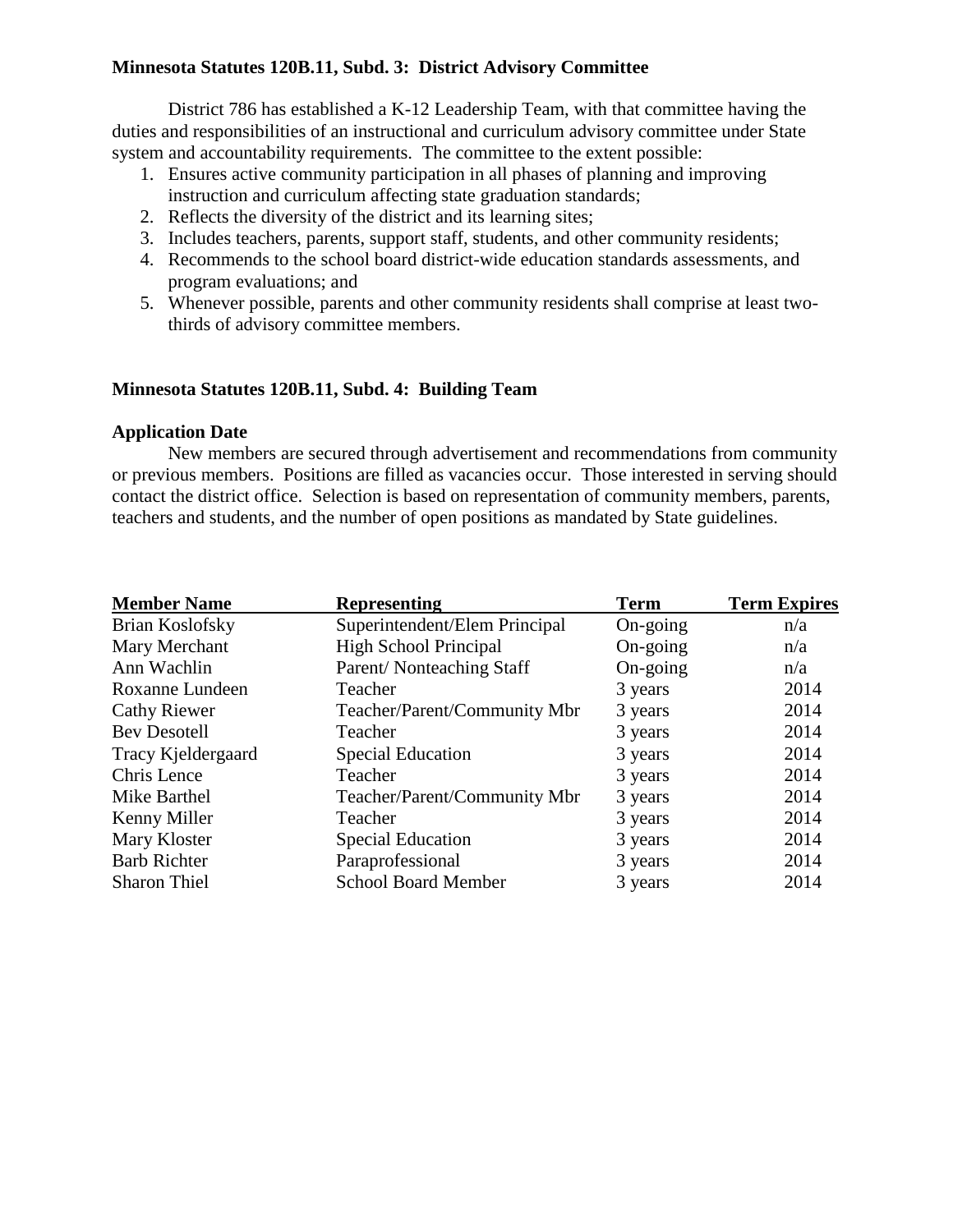## **Annual Public Reporting Minnesota Statutes 120B.11, Subd. 5: Report**

#### **Student Achievement Goals for Meeting Academic Standards.**

District goals for improving student achievement include curriculum alignment to Minnesota Academic Standards, Best Practice, and Achievement Assessment results. K-12 Leadership Team has implemented a multi-year goal to increase student achievement through evaluation of data analysis of test assessments. Periodic team meetings share ideas on data usage and other functional items pertaining to assessment.

Academic Standards have been set in place for students who will graduate from Minnesota schools. Students must achieve proficiency in written composition, reading and mathematics based on State Standards. The minimum coursework are as follows: 4 years of English/Language Arts, 3 years of Mathematics (encompassing Algebra, Geometry and Statistics/Probability), 3 years of Science (one year of Biology), 3.5 years of Social Studies (one year of U.S. History, one year of World History, ½ year of Economics, and ½ year of Government/Citizenship, ½ year of US Geography), one year in the Arts, ½ year Technology, 1 year Physical Education, ½ year Health Education. District 786 requires 48 semester credits for graduation.

## **Minnesota Statutes 122A.60: Staff Development Goals**

| <b>District Goals 2011-12</b>                         | <b>How Progress Will Be Measured</b>              |
|-------------------------------------------------------|---------------------------------------------------|
| To improve achievement levels of our students so all  | Progress will be measured by the MCA's.           |
| students will increase in reading proficiency.        |                                                   |
| <b>Staff Development Goals</b>                        |                                                   |
| To improve achievement levels of our students so that | MCA's for elementary and high school students.    |
| all students will increase in reading proficiency.    | AIMS Web for elementary and junior high students. |

## **Minnesota Statutes 120B.11, Subd. 6: Student Evaluation**

Each year, Bertha-Hewitt School conducts a survey of its high school graduates or GED recipients who receive a diploma or its equivalent from the district during the reporting period year. Components of the survey include evaluation of the district, staff and curriculum.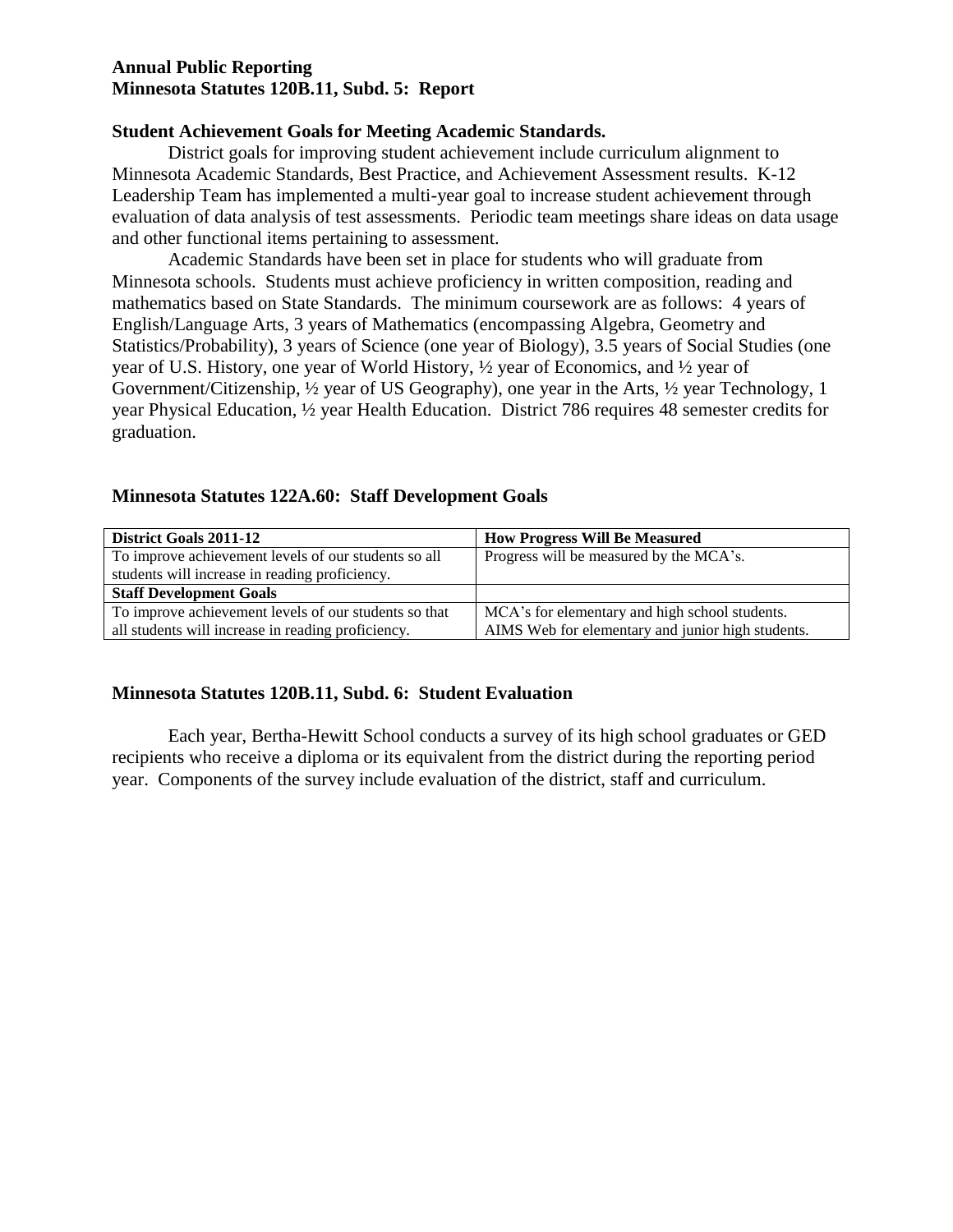## **Minnesota Statutes 120B.11, Subd, 7: Periodic Report**

Bertha-Hewitt School plans to conduct a constituency survey on a periodic cycle. The survey took place during the 2009-2010 school year. The survey is intended to show:

- 1. quality of district instruction, curriculum, and student services;
- 2. quality of district delivery of instruction;
- 3. utility of district facilities;
- 4. effectiveness of district administration; and
- 5. general satisfaction with the school system.

Every three years, Bertha-Hewitt School conducts a survey of its constituent in the district. 38 people completed the survey. The following is a summary of the Constituency Survey on School Effectiveness.

| Rating 1.00 to 5.00 (1=Excellent, 2=Good, 3=Fair, 4=Poor, 5=Very Poor) |  |
|------------------------------------------------------------------------|--|
|                                                                        |  |

| Our District                                             | 1.56 |  |  |
|----------------------------------------------------------|------|--|--|
| Utilizes the facilities effectively.                     |      |  |  |
| Offers services to help meet individual needs.           | 1.56 |  |  |
| Provides a safe environment while riding the bus.        |      |  |  |
| Provide a safe environment during school hours.          | 1.68 |  |  |
| Provides facilities with adequate space for programs and | 1.63 |  |  |
| students.                                                |      |  |  |
| Provides adequate availability of computers/technology   | 1.69 |  |  |
| for student use.                                         |      |  |  |
| Has administrators who are supportive of students.       | 1.67 |  |  |
| Fairly enforces rule, regulations, and policies.         | 2.03 |  |  |
| Our Staff                                                |      |  |  |
| Are available to help students who need help.            | 1.44 |  |  |
| Provide students with quality instruction.               | 1.61 |  |  |
| Know students as individuals.                            | 1.50 |  |  |
| Provide information so students know what is expected    | 1.66 |  |  |
| from them.                                               |      |  |  |
| Provide an atmosphere of respect for all students,       | 1.81 |  |  |
| regardless of achievement level.                         |      |  |  |
| Our Curriculum                                           |      |  |  |
| Provides meaningful homework assignments and             | 1.61 |  |  |
| receives student feedback.                               |      |  |  |
| Offers enough opportunities to prepare students for life | 2.0  |  |  |
| after high school.                                       |      |  |  |
| Provides equal value for academics, athletics and        | 1.64 |  |  |
| performing arts.                                         |      |  |  |
| Provides quality classroom instruction.                  | 1.57 |  |  |
| Provides an adequate number and variety of courses       | 1.94 |  |  |
| offered.                                                 |      |  |  |
| Has fair grading practices.                              | 1.82 |  |  |
| Provides extra help for students needing assistance in   |      |  |  |
| learning.                                                |      |  |  |
| Provides challenging learning opportunities for          | 1.89 |  |  |
| academically advanced students.                          |      |  |  |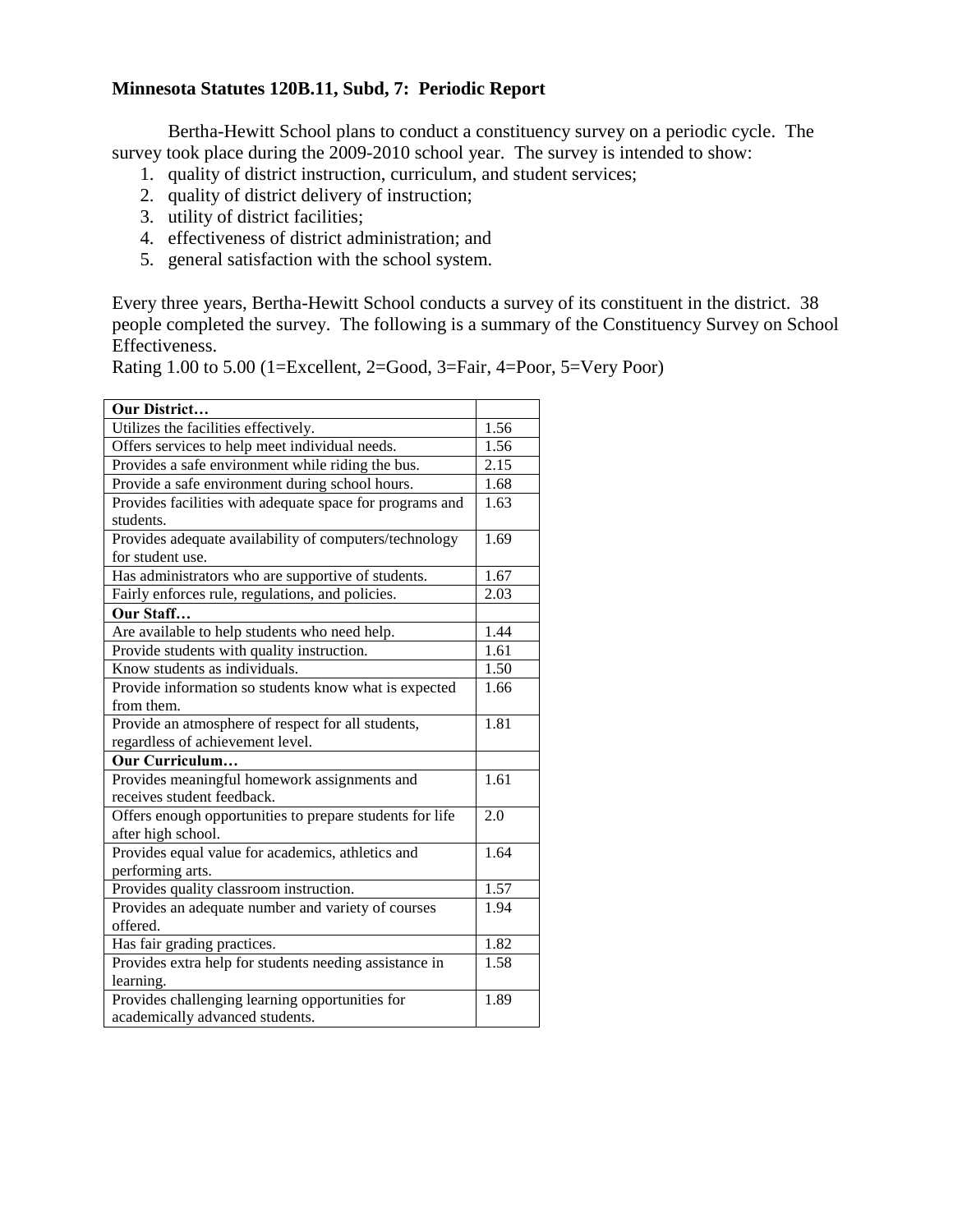# **Minnesota Statutes 120B.11, Subd. 8: Biennial Evaluation; Assessment Program**

Intent of testing is to check student progress throughout their educational career to insure mastery of minimal reading and mathematics skills. Students are provided with extended opportunities to learn, from the district if they do not receive a predetermined score.

#### **2011-2012**

| <b>Name of Test</b>                | <b>Grade Levels Tested</b> | <b>District's Use of Test Results</b> |
|------------------------------------|----------------------------|---------------------------------------|
| MCA's: Reading and Mathematics     | 3, 4, 5, 6, 7, 8, 10, 11   | Title 1 Placement, Curriculum         |
|                                    |                            | Planning/Review, District             |
|                                    |                            | Accountability, MN Requirement,       |
|                                    |                            | IEP's                                 |
| <b>MN</b> Basic Standards Test for | Q                          | Curriculum Planning/Review, district  |
| Writing                            |                            | Accountability, MN Requirement,       |
|                                    |                            | IEP's                                 |
| PLAN ACT, ACT, SAT, PSAT,          | $8-12$                     | Optional tests for college entrance,  |
| <b>ASVAB, EXPLORE</b>              |                            | vocational planning, scholarships     |

# **Student Achievement Results Compared to Previous Years MCA's/GRAD**

|                    | <b>Students</b> | <b>Students</b> | <b>Students Tested</b>      | <b>Students</b>    | <b>Students</b>    | Students      |
|--------------------|-----------------|-----------------|-----------------------------|--------------------|--------------------|---------------|
|                    | <b>Tested</b>   | Tested          | % Proficient                | Tested             | <b>Tested</b>      | <b>Tested</b> |
|                    | % Proficient    | % Proficient    | 2009-2010                   | % Proficient       | % Proficient       | % Proficient  |
|                    | 2011-2012       | 2010-2011       |                             | 2008-2009          | 2007-2008          | 2006-2007     |
| Grade 7            | 29              | 29              |                             |                    |                    |               |
| <b>MCAIII</b>      | 44.8%           | 44.8%           |                             |                    |                    |               |
| Math               |                 |                 |                             |                    |                    |               |
| Grade 7            | 30              | 33              |                             |                    |                    |               |
| <b>MCAII</b>       | 43.3%           | 51.5%           |                             |                    |                    |               |
| Reading            |                 |                 |                             |                    |                    |               |
| Grade 8            | 33              | 43              | <b>MCAII</b><br>32          | <b>MCAII</b><br>39 | <b>MCAII</b><br>40 | 11/33         |
| <b>MCAIII</b>      | 51.5%           | 44.2%           | 46.87%                      | 38.46%             | 37.5%              | <b>MCAII</b>  |
| Math               |                 |                 |                             |                    |                    | 33%           |
| Grade 8            | 33              | 43              | 32                          | 39                 | 40                 | 13/33         |
| <b>MCAII</b>       | 51.5%           | 69.8%           | 46.87%                      | 38.46%             | 32.5%              | 19%           |
| Reading            |                 |                 |                             |                    |                    |               |
| Grade 9            | 39              | 34              | 35                          | 38                 | 37                 | 36/43         |
| <b>GRAD</b>        | 94.9%           | 97.1%           | 82.85%                      | 78.94%             | 86.48%             | 83%           |
| Written            |                 |                 |                             |                    |                    |               |
| Composition        |                 |                 |                             |                    |                    |               |
| Grade 10           | 34              | 34              | 40<br>40                    | 39                 | 44                 | 14/40         |
| <b>MCAII</b>       | 76.5%           | 64.7%           | 72.5%<br>75%                | 51.28%             | 68.18%             | 12%           |
| Reading            |                 |                 | <b>MCAII</b><br><b>GRAD</b> |                    |                    |               |
| Grade 11           | 32              | 35              | 31<br>31                    | 40                 | 41                 |               |
| <b>MCAII</b>       | 56.3%           | 51.4%           | 38.70%<br>58.06%            | 57.49%             | 14.63%             |               |
| <b>Mathematics</b> |                 |                 | MCA II<br><b>GRAD</b>       |                    |                    |               |